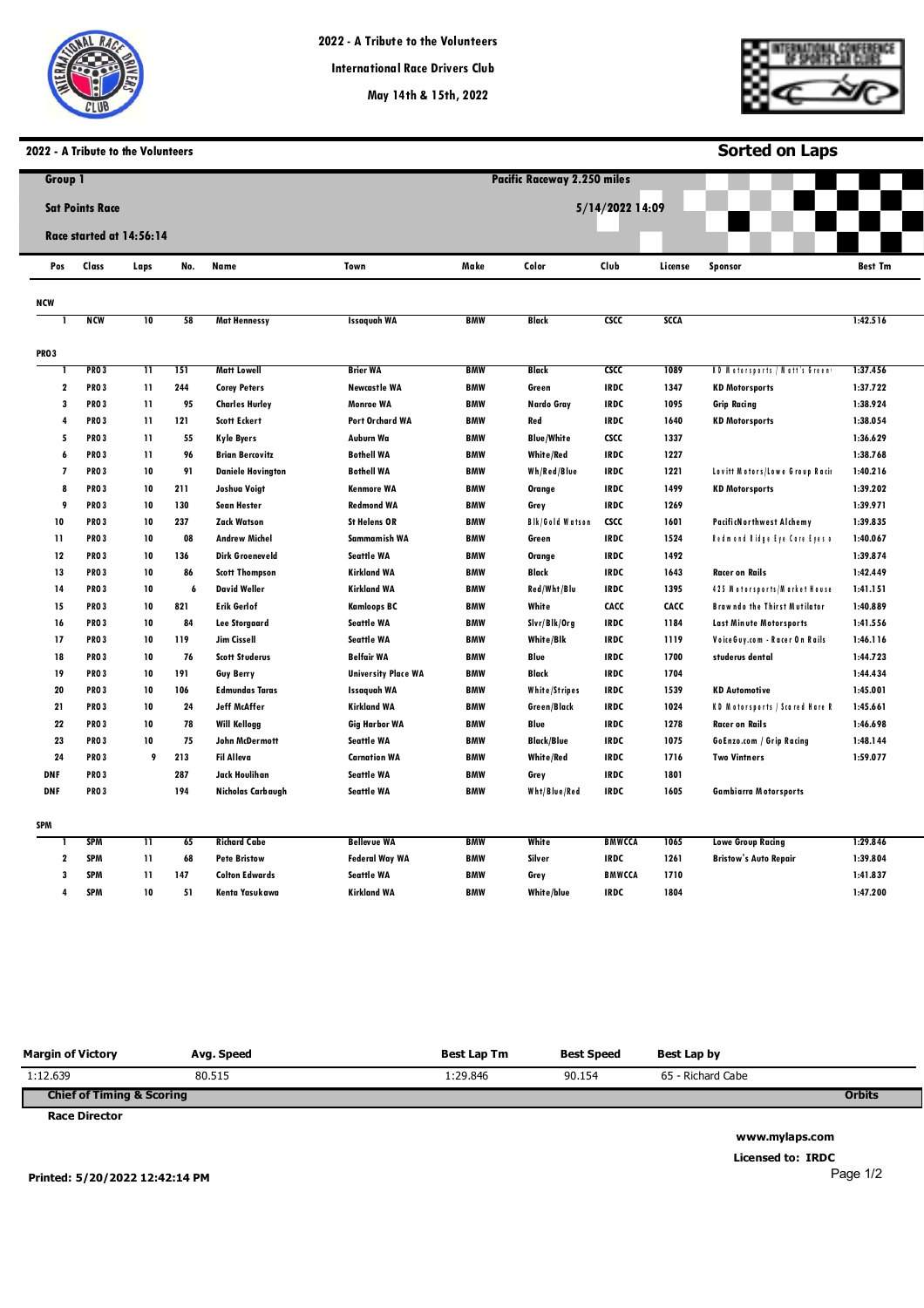



# **2022 - A Tribute to the Volunteers**

|                        |            | 2022 - A Tribute to the Volunteers |     |                    |                   | <b>Sorted on Laps</b>              |              |             |         |                |  |                |  |
|------------------------|------------|------------------------------------|-----|--------------------|-------------------|------------------------------------|--------------|-------------|---------|----------------|--|----------------|--|
| Group 1                |            |                                    |     |                    |                   | <b>Pacific Raceway 2.250 miles</b> |              |             |         |                |  |                |  |
| <b>Sat Points Race</b> |            |                                    |     |                    |                   | 5/14/2022 14:09                    |              |             |         |                |  |                |  |
|                        |            | Race started at 14:56:14           |     |                    |                   |                                    |              |             |         |                |  |                |  |
| Pos                    | Class      | Laps                               | No. | Name               | Town              | Make                               | Color        | Club        | License | <b>Sponsor</b> |  | <b>Best Tm</b> |  |
| Not classified         |            |                                    |     |                    |                   |                                    |              |             |         |                |  |                |  |
| <b>DNS</b>             | <b>SPM</b> |                                    | 60  | <b>Thad Berger</b> | <b>Redmond WA</b> | <b>BMW</b>                         | <b>Black</b> | <b>IRDC</b> | 1800    |                |  |                |  |

| <b>Margin of Victory</b>             | Avg. Speed | Best Lap Tm | <b>Best Speed</b> | Best Lap by       |               |
|--------------------------------------|------------|-------------|-------------------|-------------------|---------------|
| 1:12.639                             | 80.515     | 1:29.846    | 90.154            | 65 - Richard Cabe |               |
| <b>Chief of Timing &amp; Scoring</b> |            |             |                   |                   | <b>Orbits</b> |
| <b>Race Director</b>                 |            |             |                   |                   |               |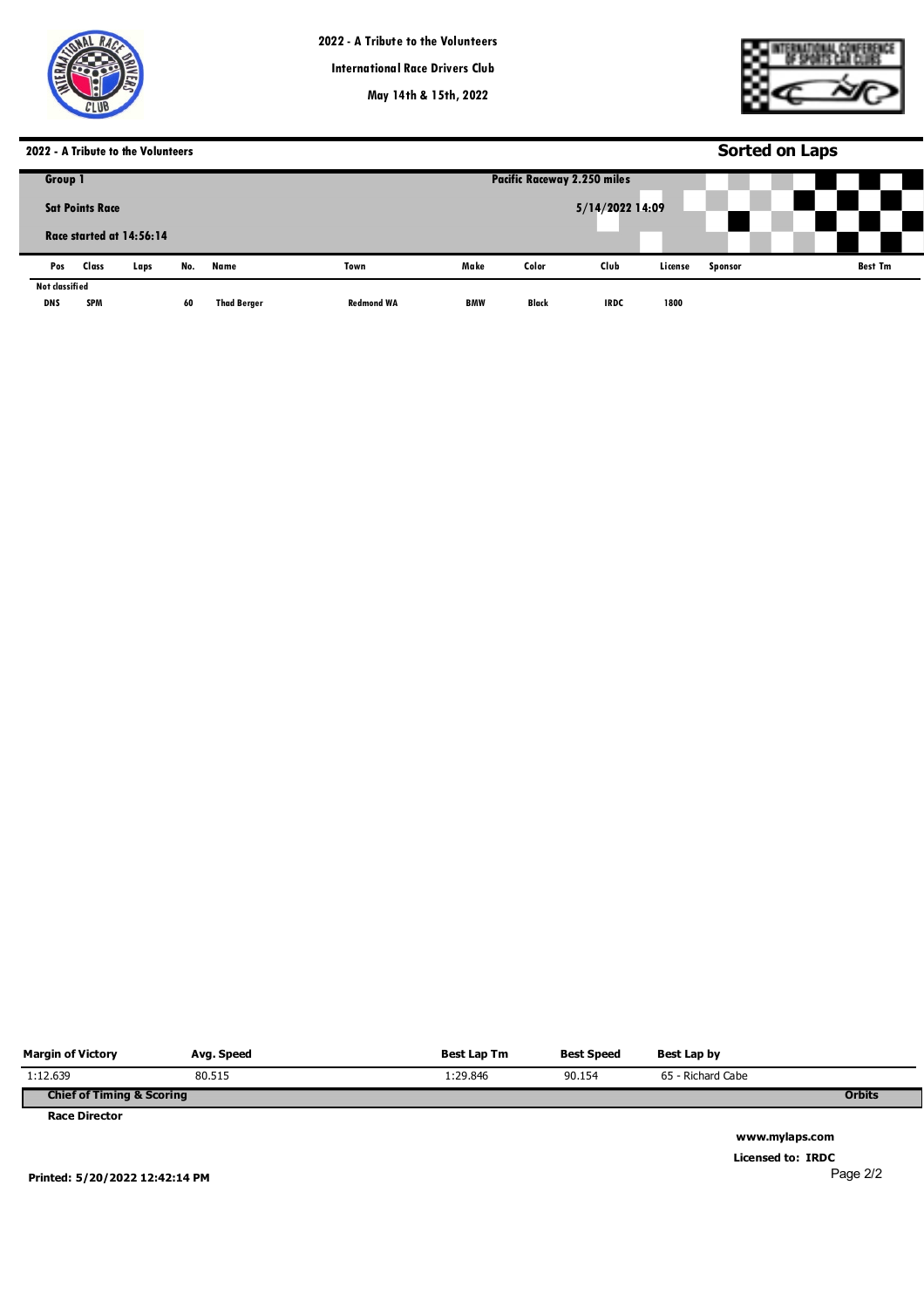

**May 14th & 15th, 2022**

**Pacific Raceways**



# **2022 - A Tribute to the Volunteers**

|    | 2022 - A Tribute to the Volunteers |       |                          |     |                       |                         |           |                                    | <b>Sorted on Laps</b> |         |                                 |                |  |  |
|----|------------------------------------|-------|--------------------------|-----|-----------------------|-------------------------|-----------|------------------------------------|-----------------------|---------|---------------------------------|----------------|--|--|
|    | Group 2                            |       |                          |     |                       |                         |           | <b>Pacific Raceway 2.250 miles</b> |                       |         |                                 |                |  |  |
|    | <b>Sat Points Race</b>             |       |                          |     |                       |                         |           |                                    | 5/14/2022 14:42       |         |                                 |                |  |  |
|    |                                    |       | Race started at 15:27:40 |     |                       |                         |           |                                    |                       |         |                                 |                |  |  |
|    | Pos                                | Class | Laps                     | No. | Name                  | Town                    | Make      | Color                              | Club                  | License | <b>Sponsor</b>                  | <b>Best Tm</b> |  |  |
| CR |                                    |       |                          |     |                       |                         |           |                                    |                       |         |                                 |                |  |  |
|    |                                    | CR    | 12                       | 139 | <b>Daniel Shrader</b> | <b>Vancouver WA</b>     | <b>VW</b> | Wht/Blu                            | csc                   | 1139    | St. John's Auto Center/Advanta  | 1:46.756       |  |  |
| SM |                                    |       |                          |     |                       |                         |           |                                    |                       |         |                                 |                |  |  |
|    |                                    | SM    | 12                       | 75  | <b>Greg Holz</b>      | <b>Orting WA</b>        | Mazda     | Green                              | <b>IRDC</b>           | 1175    | Din ensimal Communications (P   | 1:41.430       |  |  |
|    | 2                                  | SM    | 12                       | 43  | <b>Dave Dunning</b>   | <b>Portland OR</b>      | Mazda     | <b>Blu/Green</b>                   | <b>CSCC</b>           | 1143    | Advantage Collision Center/St J | 1:42.037       |  |  |
|    | 3                                  | SM    | 12                       | 135 | <b>Mike Tripp</b>     | <b>Freeland WA</b>      | Mazda     | White                              | <b>CSCC</b>           | 1135    |                                 | 1:41.738       |  |  |
|    |                                    | SM    | 12                       | 19  | <b>Brian Anderson</b> | <b>Battle Ground WA</b> | Mazda     | Red                                | <b>CSCC</b>           | 1443    | <b>Maximum Effort Racing</b>    | 1:43.031       |  |  |
|    | 5                                  | SM    | 12                       | 29  | <b>Frank DiMiceli</b> | <b>Renton WA</b>        | Mazda     | <b>Red/Blue</b>                    | <b>IRDC</b>           | 1029    | <b>Pat's Autosport</b>          | 1:46.167       |  |  |
|    |                                    |       |                          |     |                       |                         |           |                                    |                       |         |                                 |                |  |  |

| <b>Margin of Victory</b>             | Avg. Speed | Best Lap Tm | <b>Best Speed</b> | Best Lap by    |               |
|--------------------------------------|------------|-------------|-------------------|----------------|---------------|
| 5.570                                | 78.977     | 1:41.430    | 79.858            | 75 - Greg Holz |               |
| <b>Chief of Timing &amp; Scoring</b> |            |             |                   |                | <b>Orbits</b> |
| <b>Race Director</b>                 |            |             |                   |                |               |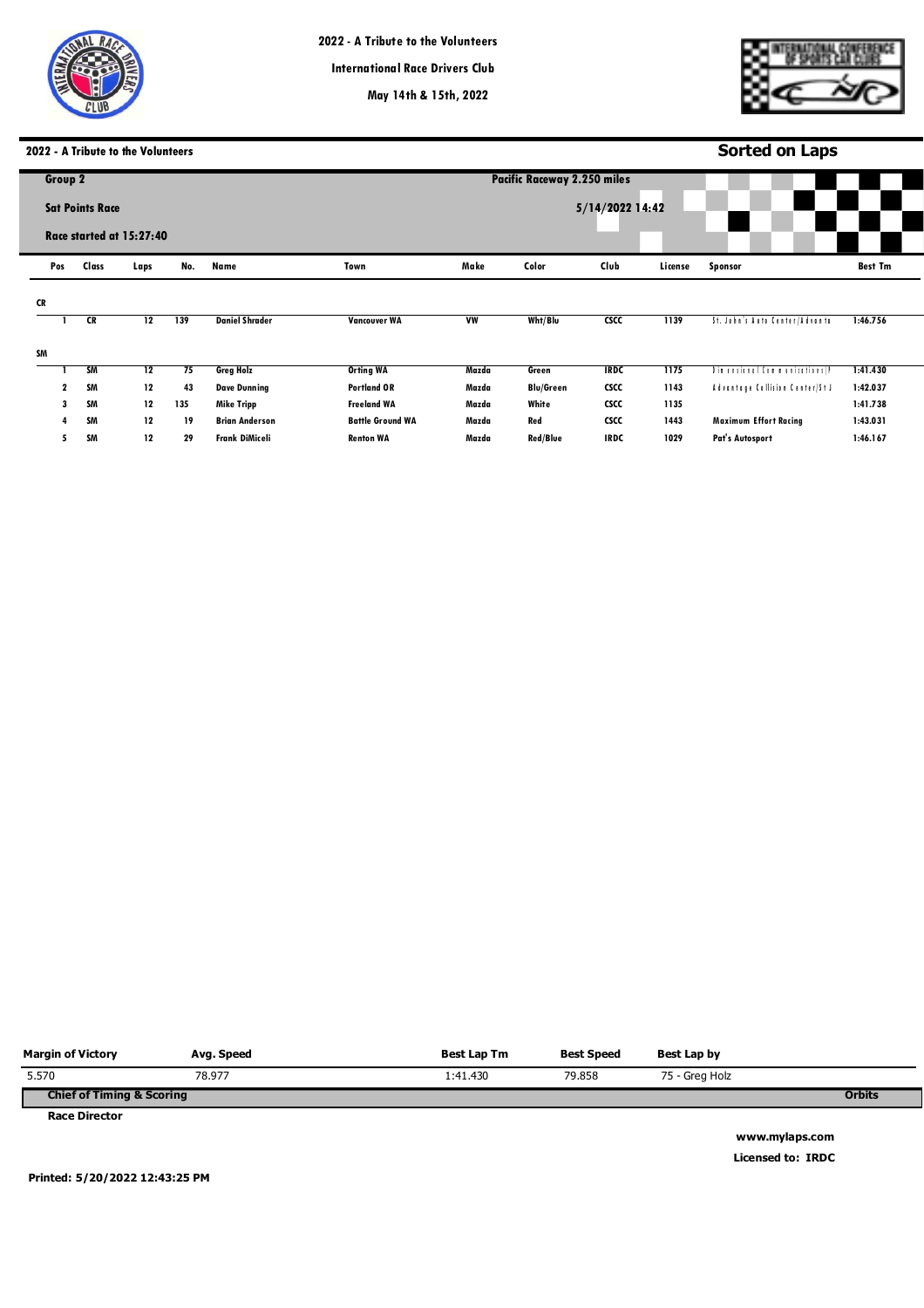



**Sorted on Laps**

# **2022 - A Tribute to the Volunteers**

| Group 4                      |                        |                          |     |                                |                         |            | <b>Pacific Raceway 2.250 miles</b> |                 |                                                                                                                                                                                                     |                              |          |  |  |  |  |
|------------------------------|------------------------|--------------------------|-----|--------------------------------|-------------------------|------------|------------------------------------|-----------------|-----------------------------------------------------------------------------------------------------------------------------------------------------------------------------------------------------|------------------------------|----------|--|--|--|--|
|                              | <b>Sat Points Race</b> |                          |     |                                |                         |            |                                    | 5/14/2022 12:30 | <b>Best Tm</b><br>License<br>Sponsor<br>1720<br><b>Berkshire Hathaway HomeServ</b><br>Smith Alling, LGR<br>1103<br>1:26.025<br>1804<br>1:43.249<br>1616<br><b>Ironmaster-AAF Racing</b><br>1:35.704 |                              |          |  |  |  |  |
|                              |                        |                          |     |                                |                         |            |                                    |                 |                                                                                                                                                                                                     |                              |          |  |  |  |  |
|                              |                        | Race started at 12:34:11 |     |                                |                         |            |                                    |                 |                                                                                                                                                                                                     |                              |          |  |  |  |  |
| Pos                          | Class                  | Laps                     | No. | <b>Name</b>                    | Town                    | Make       | Color                              | Club            |                                                                                                                                                                                                     |                              |          |  |  |  |  |
|                              |                        |                          |     |                                |                         |            |                                    |                 |                                                                                                                                                                                                     |                              |          |  |  |  |  |
| Not classified<br><b>DNS</b> | GT1                    |                          | 42  | <b>Crellin (Chris) Pauling</b> | <b>Richland WA</b>      | Chevrolet  | <b>Blue</b>                        | <b>IRDC</b>     |                                                                                                                                                                                                     |                              |          |  |  |  |  |
|                              |                        |                          |     |                                |                         |            |                                    |                 |                                                                                                                                                                                                     |                              |          |  |  |  |  |
| <b>ITE</b>                   |                        |                          |     |                                |                         |            |                                    |                 |                                                                                                                                                                                                     |                              |          |  |  |  |  |
|                              | TTE                    | 13                       | 3   | Michael McAleenan              | <b>Tacoma WA</b>        | Superlight | Grey                               | <b>IRDC</b>     |                                                                                                                                                                                                     |                              |          |  |  |  |  |
| $\mathbf{2}$                 | ITE                    | 12                       | 51  | Kenta Yasukawa                 | <b>Kirkland WA</b>      | <b>BMW</b> | White/blue                         | <b>IRDC</b>     |                                                                                                                                                                                                     |                              |          |  |  |  |  |
| <b>SE46</b>                  |                        |                          |     |                                |                         |            |                                    |                 |                                                                                                                                                                                                     |                              |          |  |  |  |  |
|                              | <b>SE46</b>            | $\overline{13}$          | 99  | <b>Matt Dawson</b>             | <b>Woodinville WA</b>   | <b>BMW</b> | <b>Black</b>                       | <b>IRDC</b>     |                                                                                                                                                                                                     |                              |          |  |  |  |  |
| $\mathbf 2$                  | <b>SE46</b>            | 13                       | 73  | <b>Bill Ecker</b>              | Olympia WA              | <b>BMW</b> | <b>Blues</b>                       | <b>IRDC</b>     | 1364                                                                                                                                                                                                |                              | 1:35.232 |  |  |  |  |
| 3                            | <b>SE46</b>            | 13                       | 68  | <b>Pete Bristow</b>            | <b>Federal Way WA</b>   | <b>BMW</b> | Silver                             | <b>IRDC</b>     | 1261                                                                                                                                                                                                | <b>Bristow's Auto Repair</b> | 1:36.636 |  |  |  |  |
| 4                            | <b>SE46</b>            | 12                       | 44  | J. David Orem                  | <b>Mercer Island WA</b> | <b>BMW</b> | White, red, blue                   | <b>IRDC</b>     | 1723                                                                                                                                                                                                | <b>Racer on Rails</b>        | 1:37.596 |  |  |  |  |
| 5                            | <b>SE46</b>            | 12                       | 147 | <b>Colton Edwards</b>          | <b>Seattle WA</b>       | <b>BMW</b> | Grey                               | <b>BMWCCA</b>   | 1710                                                                                                                                                                                                |                              | 1:38.574 |  |  |  |  |
| 6                            | <b>SE46</b>            | 10                       | 60  | <b>Thad Berger</b>             | <b>Redmond WA</b>       | <b>BMW</b> | <b>Black</b>                       | <b>IRDC</b>     | 1800                                                                                                                                                                                                |                              | 1:35.402 |  |  |  |  |
| Not classified               |                        |                          |     |                                |                         |            |                                    |                 |                                                                                                                                                                                                     |                              |          |  |  |  |  |
| DQ                           | <b>SE46</b>            | 12                       | 166 | <b>Jack Curtis</b>             | <b>Issaguah WA</b>      | <b>BMW</b> | <b>Black</b>                       | <b>IRDC</b>     | 1727                                                                                                                                                                                                |                              | 1:39.983 |  |  |  |  |
| SST                          |                        |                          |     |                                |                         |            |                                    |                 |                                                                                                                                                                                                     |                              |          |  |  |  |  |
|                              | <b>SST</b>             | 13                       | 39  | <b>Eric Krause</b>             | <b>Woodinville WA</b>   | Porsche    | Red/Wht                            | <b>IRDC</b>     | 1039                                                                                                                                                                                                | <b>EKR / JK Consulting</b>   | 1:30.557 |  |  |  |  |
|                              |                        |                          |     |                                |                         |            |                                    |                 |                                                                                                                                                                                                     |                              |          |  |  |  |  |

## **Announcements**

**0** Car #166 - DQ'd - Underweight

| <b>Margin of Victory</b>             | Avg. Speed | Best Lap Tm | <b>Best Speed</b> | Best Lap by           |               |
|--------------------------------------|------------|-------------|-------------------|-----------------------|---------------|
| 0.994                                | 86.318     | 1:26.025    | 94.159            | 3 - Michael McAleenan |               |
| <b>Chief of Timing &amp; Scoring</b> |            |             |                   |                       | <b>Orbits</b> |
| <b>Race Director</b>                 |            |             |                   |                       |               |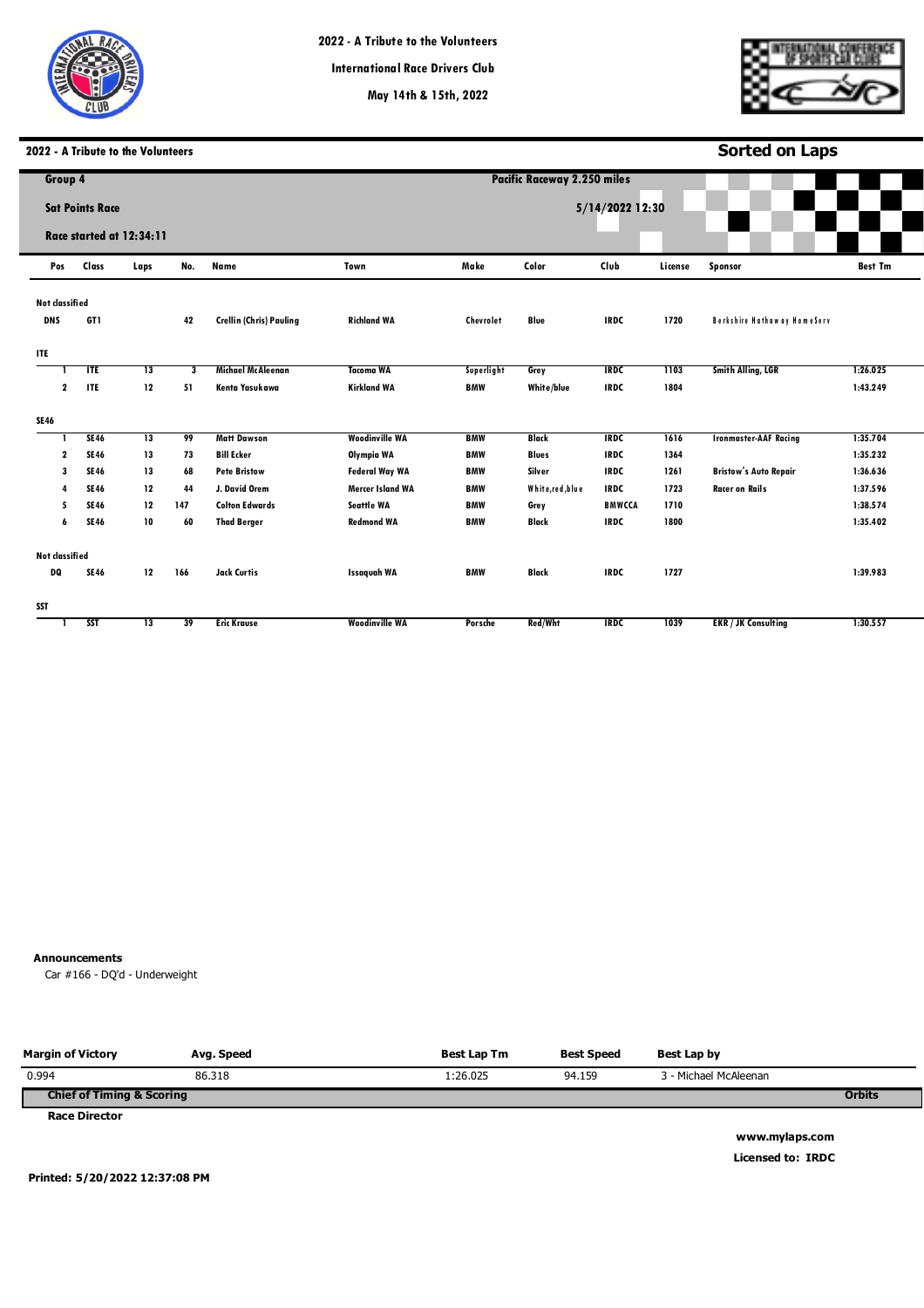



**Sorted on Laps**

# **2022 - A Tribute to the Volunteers**

| Group 5                  |                        |                          |                 |                          |                            |               | <b>Pacific Raceway 2.250 miles</b> |                 |         |                                     |                |
|--------------------------|------------------------|--------------------------|-----------------|--------------------------|----------------------------|---------------|------------------------------------|-----------------|---------|-------------------------------------|----------------|
|                          | <b>Sat Points Race</b> |                          |                 |                          |                            |               |                                    | 5/14/2022 13:03 |         |                                     |                |
|                          |                        |                          |                 |                          |                            |               |                                    |                 |         |                                     |                |
|                          |                        | Race started at 13:11:54 |                 |                          |                            |               |                                    |                 |         |                                     |                |
| Pos                      | Class                  | Laps                     | No.             | Name                     | Town                       | Make          | Color                              | Club            | License | <b>Sponsor</b>                      | <b>Best Tm</b> |
| CT4                      |                        |                          |                 |                          |                            |               |                                    |                 |         |                                     |                |
|                          | CT <sub>4</sub>        | 12                       | 211             | Joshua Voigt             | <b>Kenmore WA</b>          | <b>BMW</b>    | <b>Orange</b>                      | <b>IRDC</b>     | 1499    | <b>KD Motorsports</b>               | 1:36.194       |
| 2                        | CT4                    | 12                       | 91              | <b>Daniele Hovington</b> | <b>Bothell WA</b>          | <b>BMW</b>    | Wh/Red/Blue                        | <b>IRDC</b>     | 1221    | Lovitt Motors/Lowe Group Raci       | 1:36.279       |
| 3                        | CT4                    | 12                       | 194             | <b>Nicholas Carbaugh</b> | <b>Seattle WA</b>          | <b>BMW</b>    | Wht/Blue/Red                       | <b>IRDC</b>     | 1605    | <b>Gambiarra Motorsports</b>        | 1:37.431       |
| 4                        | CT4                    | 12                       | 86              | <b>Scott Thompson</b>    | <b>Kirkland WA</b>         | <b>BMW</b>    | Black                              | <b>IRDC</b>     | 1643    | <b>Racer on Rails</b>               | 1:37.407       |
| 5                        | CT4                    | 12                       | 821             | Erik Gerlof              | <b>Kamloops BC</b>         | <b>BMW</b>    | White                              | CACC            | CACC    | <b>Brawndo the Thirst Mutilator</b> | 1:40.250       |
| 6                        | CT4                    | 12                       | 191             | <b>Guy Berry</b>         | <b>University Place WA</b> | <b>BMW</b>    | <b>Black</b>                       | <b>IRDC</b>     | 1704    |                                     | 1:41.060       |
| $\overline{\phantom{a}}$ | CT4                    | 12                       | 213             | <b>Fil Alleva</b>        | <b>Carnation WA</b>        | <b>BMW</b>    | <b>White/Red</b>                   | <b>IRDC</b>     | 1716    | <b>Two Vintners</b>                 | 1:43.757       |
| EIP.                     |                        |                          |                 |                          |                            |               |                                    |                 |         |                                     |                |
|                          | <b>EIP</b>             | $\overline{12}$          | 162             | <b>Adam Achepohl</b>     | <b>Monroe OR</b>           | Porsche       | Grey                               | <b>CSCC</b>     | 1362    | <b>Gemini Concrete Pumping</b>      | 1:35.507       |
| $\mathbf{2}$             | EIP                    | 12                       | 130             | <b>Sean Hester</b>       | <b>Redmond WA</b>          | <b>BMW</b>    | Grey                               | <b>IRDC</b>     | 1269    |                                     | 1:37.613       |
| 3                        | EIP                    | 12                       | 78              | <b>Will Kellogg</b>      | <b>Gig Harbor WA</b>       | <b>BMW</b>    | Blue                               | <b>IRDC</b>     | 1278    | <b>Racer on Rails</b>               | 1:39.541       |
| 4                        | EIP                    | 12                       | 76              | <b>Scott Studerus</b>    | <b>Belfair WA</b>          | <b>BMW</b>    | Blue                               | <b>IRDC</b>     | 1700    | studerus dental                     | 1:40.474       |
| <b>FIP</b>               |                        |                          |                 |                          |                            |               |                                    |                 |         |                                     |                |
|                          | <b>FIP</b>             | $\overline{\mathbf{8}}$  | 67              | <b>Tom Pittsenbarger</b> | <b>Everett Wa</b>          | <b>Datsun</b> | Red                                | <b>IRDC</b>     | 1167    | <b>TWP Property Mgt</b>             | 1:37.742       |
| ITA                      |                        |                          |                 |                          |                            |               |                                    |                 |         |                                     |                |
|                          | <b>ITA</b>             | $\overline{12}$          | $\overline{19}$ | <b>Brian Anderson</b>    | <b>Battle Ground WA</b>    | Mazda         | Red                                | csc             | 1443    | <b>Maximum Effort Racing</b>        | 1:44.080       |
| <b>NCW</b>               |                        |                          |                 |                          |                            |               |                                    |                 |         |                                     |                |
|                          | <b>NCW</b>             | 12                       | 287             | John Houlihan            | <b>Seattle WA</b>          | BMW           | Grey                               | <b>IRDC</b>     | 1912    |                                     | 1:42.569       |
| $\mathbf 2$              | <b>NCW</b>             | 12                       | 21              | <b>Rob Scholl</b>        | <b>Fox Island WA</b>       | <b>BMW</b>    | <b>Blue and Orange</b>             | <b>IRDC</b>     | 1905    | <b>Accuracy Automotive</b>          | 1:44.386       |
| 3                        | <b>NCW</b>             | 12                       | 14              | Tyler Kolbo              |                            |               |                                    | <b>IRDC</b>     | 1904    |                                     | 1:43.883       |
| 4                        | <b>NCW</b>             | 12                       | 53              | <b>Ron Tanemura</b>      | Seattle WA                 | <b>BMW</b>    | Grey                               | <b>IRDC</b>     | 1910    |                                     | 1:44.013       |
| 5                        | <b>NCW</b>             | 11                       | 189             | Chris Luna               | <b>Bellingham WA</b>       | <b>BMW</b>    | Grey                               | <b>IRDC</b>     | 1915    |                                     | 1:41.141       |
| 6                        | <b>NCW</b>             | 11                       | 105             | <b>Norman Salmon</b>     | Olympia WA                 | <b>BMW</b>    | Multi                              | <b>IRDC</b>     | 1918    | none                                | 1:42.978       |
| $\overline{\phantom{a}}$ | <b>NCW</b>             | 11                       | 07              | <b>Jake Pratt</b>        | Snoqualmie WA              | <b>BMW</b>    | White                              | <b>IRDC</b>     | 1923    |                                     | 1:47.925       |
| 8                        | <b>NCW</b>             | 11                       | 52              | L Robert George          | Olympia WA                 | <b>BMW</b>    | Blue                               | <b>CSCC</b>     | 1813    |                                     | 1:42.762       |
| Not classified           |                        |                          |                 |                          |                            |               |                                    |                 |         |                                     |                |
| <b>DNS</b>               | <b>NCW</b>             |                          | 32              | <b>Jake McGuire</b>      | covington WA               | Volkswagen    | Orange                             | <b>IRDC</b>     | 1917    | <b>Traks Racing</b>                 |                |

| <b>Margin of Victory</b>             | Avg. Speed | <b>Best Lap Tm</b> | <b>Best Speed</b> | Best Lap by         |               |
|--------------------------------------|------------|--------------------|-------------------|---------------------|---------------|
| 1.402                                | 74.924     | 1:35.507           | 84.811            | 162 - Adam Achepohl |               |
| <b>Chief of Timing &amp; Scoring</b> |            |                    |                   |                     | <b>Orbits</b> |
| <b>Race Director</b>                 |            |                    |                   |                     |               |

**www.mylaps.com Licensed to: IRDC** 

**Printed: 5/20/2022 12:38:39 PM**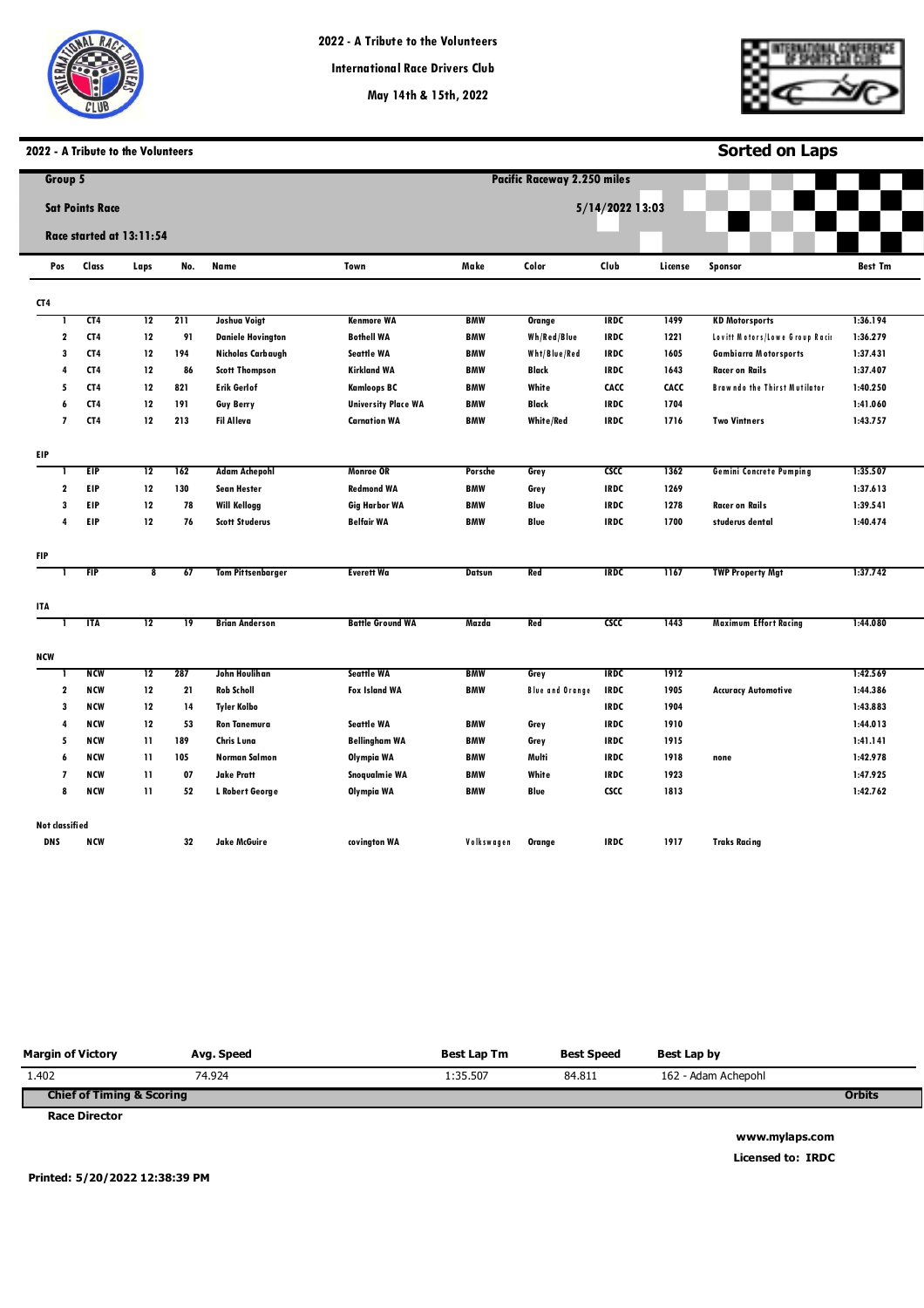

**May 14th & 15th, 2022**

**Pacific Raceways**

**Sorted on Laps**

# **2022 - A Tribute to the Volunteers**

|              | Group $6/3$              |                 |     |                          |                        |          | <b>Pacific Raceway 2.250 miles</b> |                 |         |                                |                |
|--------------|--------------------------|-----------------|-----|--------------------------|------------------------|----------|------------------------------------|-----------------|---------|--------------------------------|----------------|
|              | <b>Sat Points Race</b>   |                 |     |                          |                        |          |                                    | 5/14/2022 13:36 |         |                                |                |
|              | Race started at 13:47:56 |                 |     |                          |                        |          |                                    |                 |         |                                |                |
| Pos          | Class                    | Laps            | No. | Name                     | Town                   | Make     | Color                              | Club            | License | <b>Sponsor</b>                 | <b>Best Tm</b> |
| <b>BSR</b>   |                          |                 |     |                          |                        |          |                                    |                 |         |                                |                |
|              | <b>BSR</b>               | $\overline{12}$ | 77  | <b>Hal Strong</b>        | <b>Freeland WA</b>     | Caterham | Yellow                             | <b>IRDC</b>     | 1519    | <b>Beachman Racing</b>         | 1:44.866       |
| CC4          |                          |                 |     |                          |                        |          |                                    |                 |         |                                |                |
|              | CC4                      | 13              | 777 | <b>Cem Aykan</b>         | <b>Issaquah WA</b>     | Caterham | Red                                | <b>NONE</b>     | 1734    |                                | 1:34.445       |
| $\mathbf{2}$ | CC4                      | 13              | 225 | Tamer Ozkaraoglu         | <b>Bellevue WA</b>     | Caterham |                                    | <b>IRDC</b>     | 1730    |                                | 1:34.684       |
| 3            | CC4                      | 13              | 16  | Donn Snyder              | <b>Boring OR</b>       | Caterham | Red                                | <b>CSCC</b>     | 1508    | <b>Snyder Automotive</b>       | 1:35.401       |
| 4            | CC4                      | 13              | 42  | <b>Tom Forsyth</b>       | <b>Kirkland WA</b>     | Caterham | White                              | <b>IRDC</b>     | 1501    | <b>Beachman Racing</b>         | 1:35.511       |
| 5            | CC4                      | 12              | 71  | <b>Steven Knepper</b>    | <b>Happy Valley OR</b> | Caterham | Yellow                             | <b>CSCC</b>     | 1828    |                                | 1:38.966       |
| CF           |                          |                 |     |                          |                        |          |                                    |                 |         |                                |                |
|              | Œ                        | $\overline{13}$ | 32  | <b>R</b> Lawence Bangert | <b>Issaguah WA</b>     | Crossle  | <b>Turgo/Wht</b>                   | <b>IRDC</b>     | 1332    | R and A Mfg                    | 1:35.719       |
| <b>DSR</b>   |                          |                 |     |                          |                        |          |                                    |                 |         |                                |                |
|              | <b>DSR</b>               | 13              | 47  | <b>Knut Grimsrud</b>     | <b>Forest Grove OR</b> | Radical  | Wht/Red                            | csc             | 1463    | <b>Norsk Racing</b>            | 1:31.303       |
| FF           |                          |                 |     |                          |                        |          |                                    |                 |         |                                |                |
| -1           | FF                       | $\overline{13}$ | 45  | <b>David McKay</b>       | <b>Bellingham WA</b>   | Lola     | <b>Black/Yellow</b>                | <b>SCCBC</b>    | 1245    | KV Enterprise / Bad Dog busine | 1:35.880       |
| NCW          |                          |                 |     |                          |                        |          |                                    |                 |         |                                |                |
|              | <b>NCM</b>               | $\overline{12}$ | 96  | <b>Soner Terek</b>       | <b>Kirkland WA</b>     | Caterham | <b>Blue</b>                        | <b>IRDC</b>     | 1906    |                                | 1:44.844       |

| <b>Margin of Victory</b>             | Avg. Speed | Best Lap Tm | <b>Best Speed</b> | Best Lap by        |               |
|--------------------------------------|------------|-------------|-------------------|--------------------|---------------|
| 15.240                               | 85.369     | 1:31.303    | 88.716            | 47 - Knut Grimsrud |               |
| <b>Chief of Timing &amp; Scoring</b> |            |             |                   |                    | <b>Orbits</b> |
| <b>Race Director</b>                 |            |             |                   |                    |               |

**Printed: 5/20/2022 12:40:13 PM**